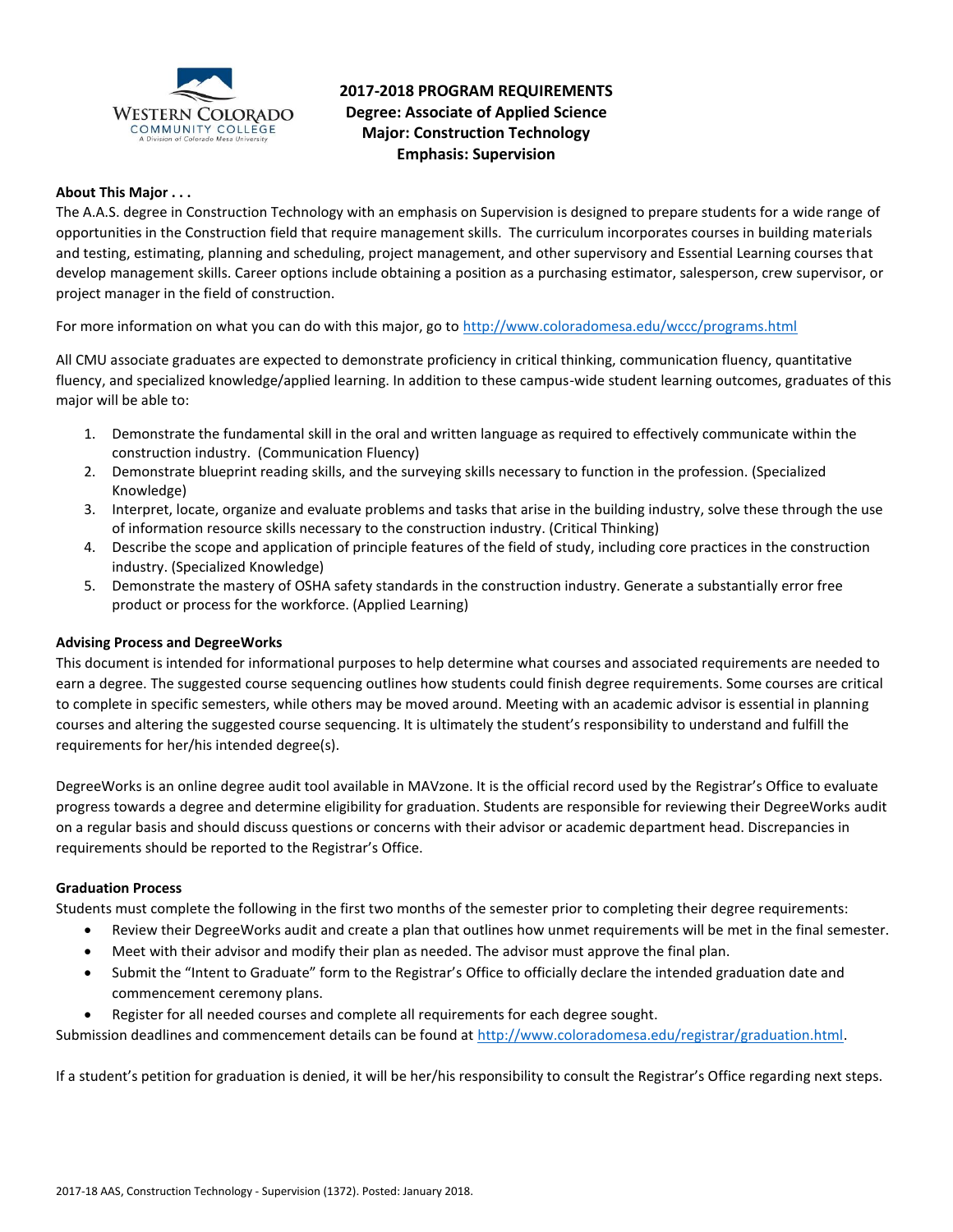# **INSTITUTIONAL DEGREE REQUIREMENTS**

The following institutional degree requirements apply to all CMU/WCCC AAS degrees. Specific programs may have different requirements that must be met in addition to institutional requirements.

- 60 semester hours minimum.
- Students must complete a minimum of 15 of the final 30 semester hours of credit at CMU/WCCC.
- 2.00 cumulative GPA or higher in all CMU/WCCC coursework.
- A course may only be used to fulfill one requirement for each degree/certificate.
- No more than six semester hours of independent study courses can be used toward the degree.
- Non-traditional credit, such as advanced placement, credit by examination, credit for prior learning, cooperative education and internships, cannot exceed 20 semester credit hours for an AAS degree.
- Pre-collegiate courses (usually numbered below 100) cannot be used for graduation.
- Capstone exit assessment/projects (e.g., Major Field Achievement Test) requirements are identified under Program-Specific Degree Requirements.
- The Catalog Year determines which program sheet and degree requirements a student must fulfill in order to graduate. Visit with your advisor or academic department to determine which catalog year and program requirements you should follow.
- See "Requirements for Undergraduate Degrees and Certificates" in the catalog for a complete list of graduation requirements.

# **PROGRAM-SPECIFIC DEGREE REQUIREMENTS**

- 63 semester hours total for the AAS, Construction Technology, Supervision.
- A "C" or better must be achieved in achieved in coursework toward major content area.

# **ESSENTIAL LEARNING REQUIREMENTS** (15 semester hours)

See the current catalog for a list of courses that fulfill the requirements below. If a course is an Essential Learning option and a requirement for your major, you must use it to fulfill the major requirement and make a different selection for the Essential Learning requirement.

### **Communication** (6 semester hours)

- $\Box$  ENGL 111 English Composition (3)
- $\square$  Select one of the following courses: ENGL 112 - English Composition (3) SPCH 101 - Interpersonal Communication (3) SPCH 102 - Speechmaking (3)

#### **Mathematics** (3 semester hours)

□ MATH 107 - Career Math (3) or higher

#### **Other Essential Learning Core Courses** (6 semester hours)

- $\square$  ECON 201 Principles of Macroeconomics (3)
- $\Box$  Select one Social and Behavioral Sciences, History, Natural Sciences, Fine Arts or Humanities course (3)

#### **OTHER LOWER-DIVISION REQUIREMENTS**

**Wellness Requirement** (2 semester hours)

- $\Box$  KINE 100 Health and Wellness (1)
- $\Box$  Select one Activity course (1)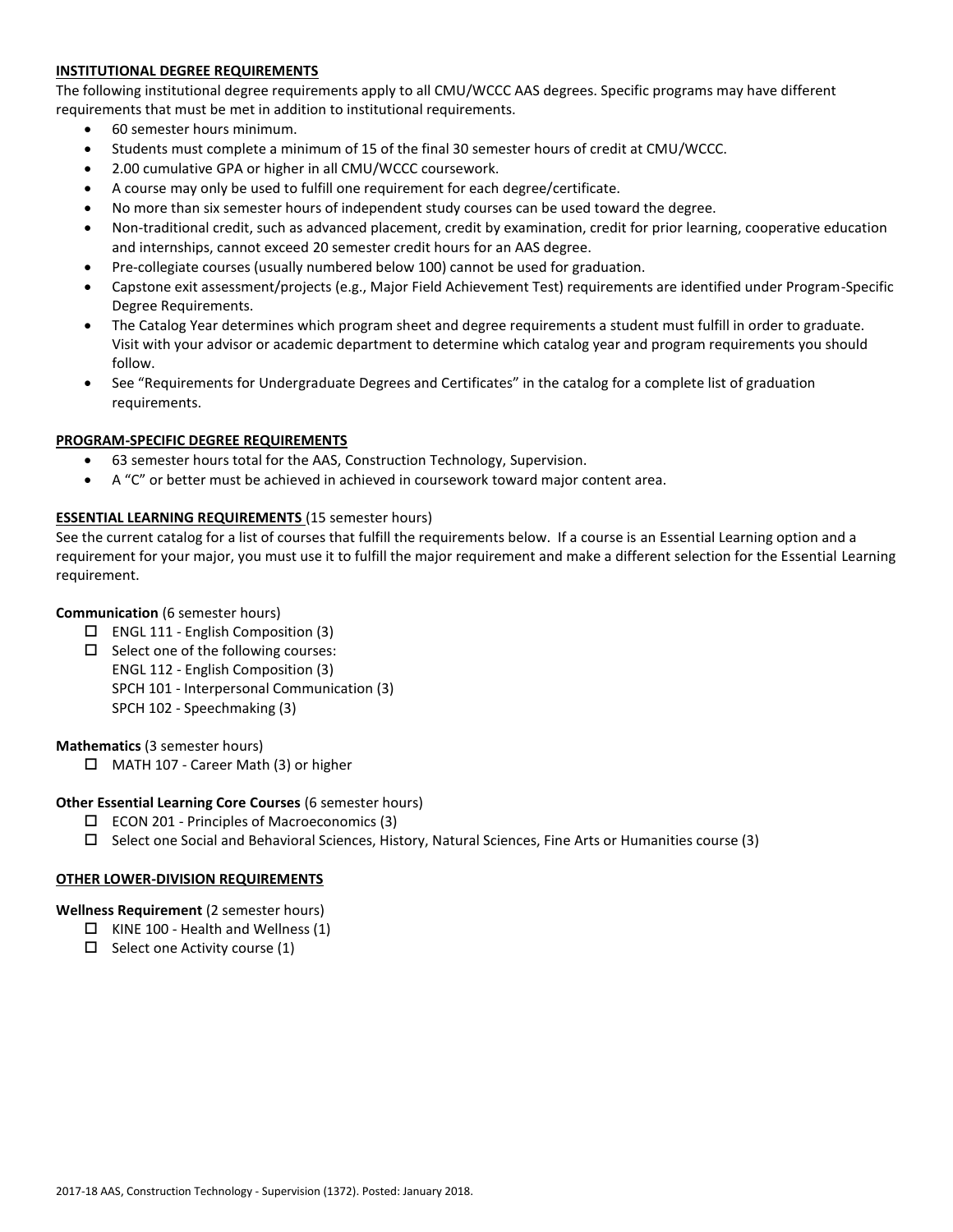# **AAS: CONSTRUCTION TECHNOLOGY – SUPERVISION REQUIREMENTS** (46 semester hours, must earn a "C" or better in each course)

#### **Core Classes** (37 Semester Hours)

- $\Box$  CONC 101 Construction Safety and Regulations (3)
- $\Box$  CONC 104 Architectural/Civil Print Reading (2)
- CADT 106 Computer Aided Design (3)
- $\Box$  CONC 116 Building Materials (3)
- CONC 117 Building Materials Testing (3)
- $\Box$  CONC 161 Building Mechanical and Electrical (3)
- CONC 208 Construction Equipment (3)
- $\Box$  CONC 218 Surveying (3)
- CONC 228 Estimating and Cost Control (3)
- CONC 234 Commercial/Industrial Plans (3)
- CONC 245 Project Management (3)
- CONC 251 Construction Preparation: Codes, Permits (3)
- CONC 265 Planning & Scheduling for the Construction Supervisor (3)

# **Concentration Restricted Electives** (9 semester hours)

Complete 9 semester hours from the list below.

CADT (Instructor Advice) CONC (Instructor Advice) ACCT 201 - Principles of Financial Accounting (3) MANG 201 - Principles of Management (3) MANG 371 - Human Resource Management (3) BUGB 351 - Business Law I (3) BUGB 352 - Business Law II (3) CHEM 121 - Principles of Chemistry (4) and CHEM 121L - Principles of Chemistry Lab (1) PHYS 111 - General Physics (4) and PHYS 111L - General Physics Lab (1) STAT 200 - Probability and Statistics (3) MARK 231 - Principles of Marketing (3) FLAS Spanish \_\_\_\_\_\_\_\_\_\_\_\_\_\_\_\_\_\_\_\_\_\_\_\_\_\_\_\_\_\_\_\_\_\_\_\_\_\_\_\_\_\_\_\_\_\_\_\_\_\_\_\_\_\_\_\_\_\_\_\_ \_\_\_\_\_\_\_\_\_\_\_\_\_\_\_\_\_\_\_\_\_\_\_\_\_\_\_\_\_\_\_\_\_\_\_\_\_\_\_\_\_\_\_\_\_\_\_\_\_\_\_\_\_\_\_\_\_\_\_\_  $\Box$  \_\_\_\_\_\_\_\_\_\_\_\_\_\_\_\_\_\_\_\_\_\_\_\_\_\_\_\_\_\_\_\_\_\_\_\_\_\_\_\_\_\_\_\_\_\_\_\_\_\_\_\_\_\_\_\_\_\_\_\_ \_\_\_\_\_\_\_\_\_\_\_\_\_\_\_\_\_\_\_\_\_\_\_\_\_\_\_\_\_\_\_\_\_\_\_\_\_\_\_\_\_\_\_\_\_\_\_\_\_\_\_\_\_\_\_\_\_\_\_\_ \_\_\_\_\_\_\_\_\_\_\_\_\_\_\_\_\_\_\_\_\_\_\_\_\_\_\_\_\_\_\_\_\_\_\_\_\_\_\_\_\_\_\_\_\_\_\_\_\_\_\_\_\_\_\_\_\_\_\_\_